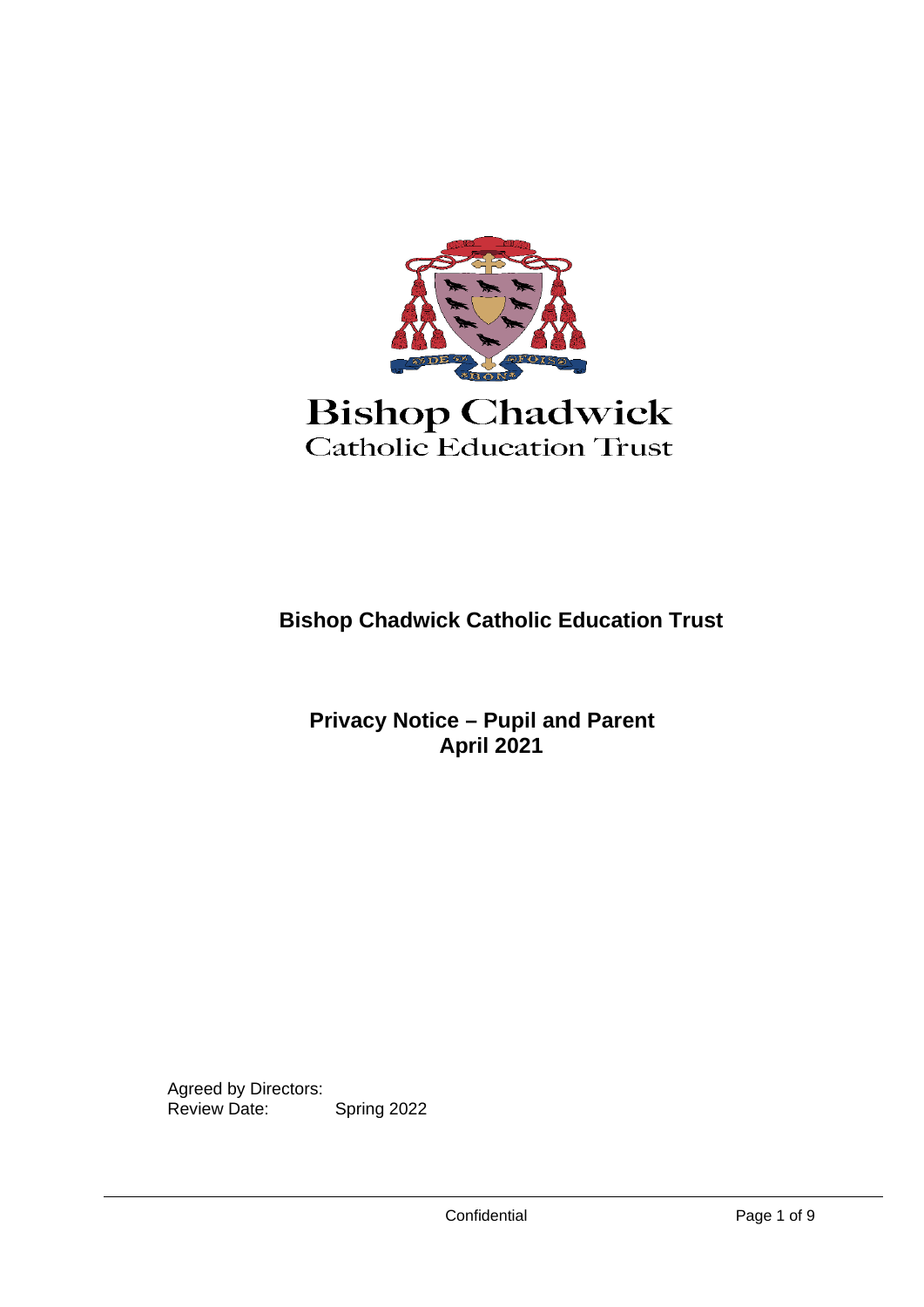# **1. Revision History**

The below table provides the revision history for this document. Each revision has an associated date, issue number, and description of the changes and/or content. The document revisions appear in descending order, with the most-recent iteration appearing first in the table.

| <b>Date</b> | <b>Version</b> | <b>Description</b>    | <b>Author</b>                       |
|-------------|----------------|-----------------------|-------------------------------------|
| 08/02/2021  | 0.a            | <b>Initial Draft</b>  | <b>Karen Latimer</b><br>Data2Action |
| 23/04/2021  | 1.0            | Approved by BCCET COO | <b>Karen Latimer</b><br>Data2Action |
|             |                |                       |                                     |
|             |                |                       |                                     |
|             |                |                       |                                     |

## **2. Document Approval**

| <b>Document Name</b>                 | Privacy Notice – Pupil and Parent |      |  |
|--------------------------------------|-----------------------------------|------|--|
| <b>Publication Date</b>              | 23/04/2021                        |      |  |
| <b>Prepared by</b>                   | Karen Latimer Data2Action         |      |  |
| Approval<br>(Name &<br>Organization) | Emma Harrison                     | Sign |  |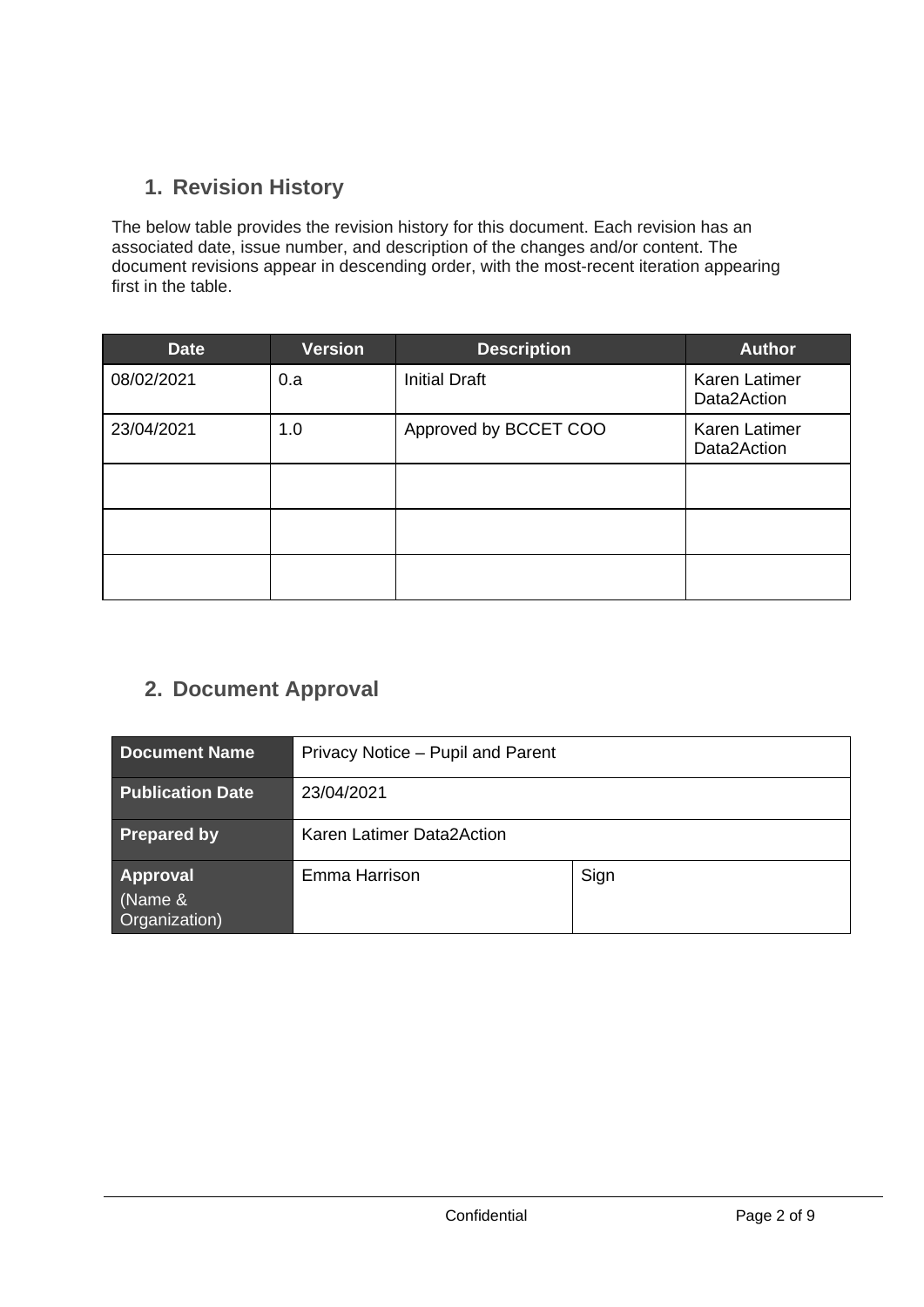## **3. Pupil and Parent Privacy Notice**

The Bishop Chadwick Catholic Education Trust is committed to keeping your personal information safe and secure.

This notice is intended to provide information about how the Trust (and associated schools) will use or "process" personal data about individuals including current, past, and prospective pupils ("pupils") and their parents, carers or guardians (referred to in this notice as "parents").

We take the security of your data very seriously. We have internal policies and controls in place to ensure that your data is not lost, accidentally destroyed, misused, or disclosed and is not accessed except by its employees and service providers in the performance of their duties.

If you find this privacy notice difficult to understand, you can ask your parents or another adult such as your teacher to help you understand it.

#### **4. Responsibility for Data Protection**

The Bishop Chadwick Catholic Education Trust is the data controller for personal information held by the schools within the Trust and is registered with the Information Commissioner's Office (ICO), registration number ZA179577.

The Data Protection Officer, Sarah Burns, is responsible for ensuring that the Bishop Chadwick Catholic Education Trust complies with the Data Protection Law. Sarah can be contacted on [BCCET\\_DPO@data2action.co.uk.](mailto:BCCET_DPO@data2action.co.uk)

The Headteacher in each school is responsible for ensuring that their school complies with the Trust's policies and procedures in relation to Data Protection.

We take the security of your data seriously. We have internal policies and controls in place to ensure that your data is not lost, accidentally destroyed, misused, or disclosed.

#### **5. The personal data we hold**

We hold personal information about you to make sure we can help you learn and look after you at school. For the same reasons, we get information about you from some other places too, like other schools, the local council, medical and education professionals, and the government. This information includes:

- Personal information and contacts (such as name, date of birth, gender, nationality, unique pupil number, email address, telephone number and address)
- Photographs and video images
- Characteristics (such as language, ethnic origin, religious belief and free school meal eligibility)
- Attendance information (such as sessions attended, number of absences, absence reasons and any previous schools attended)
- Medical information (such as doctor's information, child health, allergies, medication and dietary requirements, information forming part of an Education Health and Care Plan)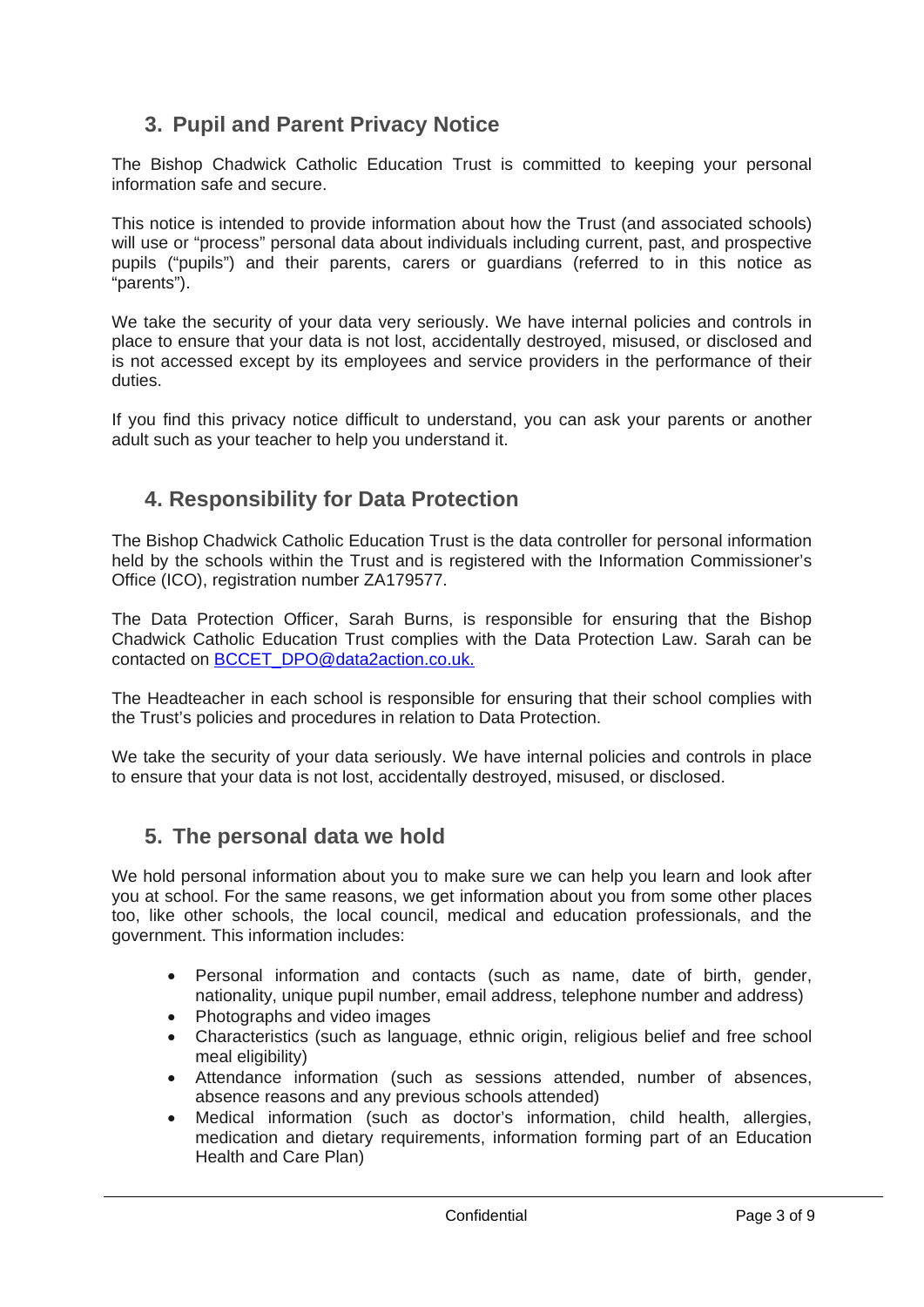- Special Educational Needs information (including the needs, information from other professional services, information contained in an Education Health and Care Plan)
- Safeguarding information (such as court orders and professional involvement)
- Behavioural information (such as exclusions and any relevant alternative provision put in place)
- Assessment and attainment information (such as key stage 1 and phonics results, key stage 2 results, post 16 courses enrolled for and any relevant results)
- School trip information (such as consents and current medical issues, or voluntary contributions made)
- Provision of educational software in support of teaching and learning
- Information to enable pupils/students to be provided with a school meal or Biometric information (fingerprinting) to enable the pupil to pay and be provided with a school meal
- Information required to meet our statutory requirements for statutory returns and audit
- CCTV captured images, to keep our premises safe and secure

This list is not exhaustive.

#### **6. Why we use this information**

We use this data to help run the school, including to:

- provide you with an education including career services and extra-curricular activities
- look after your wellbeing and to safeguard our pupils' welfare providing appropriate pastoral (and where necessary, medical) care
- monitor pupils' progress and educational needs
- enable pupils to take part in national or other assessments, and to publish the results of public examinations or other achievements of pupils at the school.
- maintain relationships with the school community
- help us with management planning and forecasting, research and statistical analysis and to enable us to monitor the school and Trust's performance
- monitor use of the school's IT systems in accordance with the school's Acceptable Use of IT Systems Policy
- receive information about current and prospective pupils from any educational institution that they attended
- confirm the identity of prospective pupils and their parents
- use photographic or video images of pupils in learning journeys or in school displays for legitimate educational purposes. Photographs for promotional use or for use in school newsletters or school or other websites or media will only be used with pupils'/ parents' permission
- create invoices and process payments for services such as school meals, school trips etc
- for security purposes, and for regulatory and legal purposes (for example child protection and health and safety) and to comply with our legal obligations
- receive reports from any organisation that may be working with you/ your child
- where otherwise reasonably necessary for the school's purposes, including to obtain appropriate professional advice and insurance for the school/Trust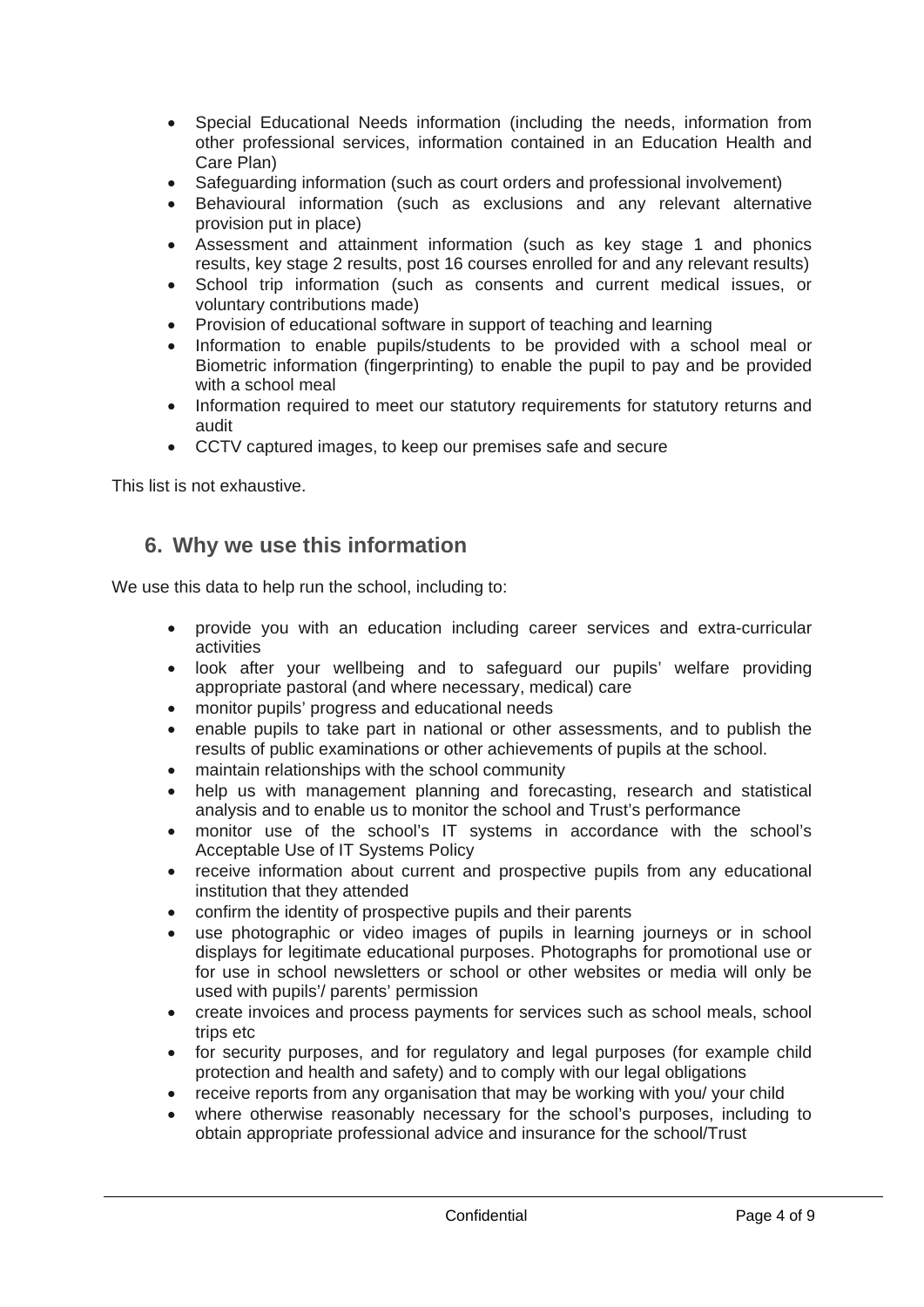- to keep you updated about the running of the school (such as emergency closures), events or activities including by sending updates and newsletters by email and post
- administer admissions waiting lists

#### **7. Use of personal data for marketing purposes**

Where you have given us consent to do so, we may send you information by email or text promoting school events, campaigns, charitable causes or services that may be of interest to you. This may include relevant and appropriate information about fundraising events held by the school or other local charities, or information about local commercial or not for profit services such as holiday clubs, child-friendly activities or other children's services.

You can withdraw consent or 'opt out' of receiving these emails and/or texts by contacting the school office.

#### **8. The legal basis on which we process this information**

We will only collect and use your information when the law allows us to, most often, we will use your information where:

- We need to comply with the law (in meeting the statutory duties placed upon us)
- We need to use it to carry out a task in the public interest (to provide you with an education)

Sometimes, we may also use your personal information where:

- You, or your parents/carers have given us permission (consent) to use it in a certain way
- We need to protect your or someone else's vital interests (protect your life)

Where we have received permission (consent) to use your data, you or your parents/carers may withdraw this at any time. We will make this clear when we ask for permission and explain how to go about withdrawing consent.

#### **9. Collecting this information**

Pupil data is essential for the schools' operational use.

While in most cases you, or your parents, must provide the personal information we need to collect, there are some occasions when you can choose whether to provide the data.

We will always tell you if it is optional or if you must provide the data, we will explain what might happen if you do not.

In addition, when a child joins us from another school, we receive a secure file containing relevant information called a Common Transfer File (CTF).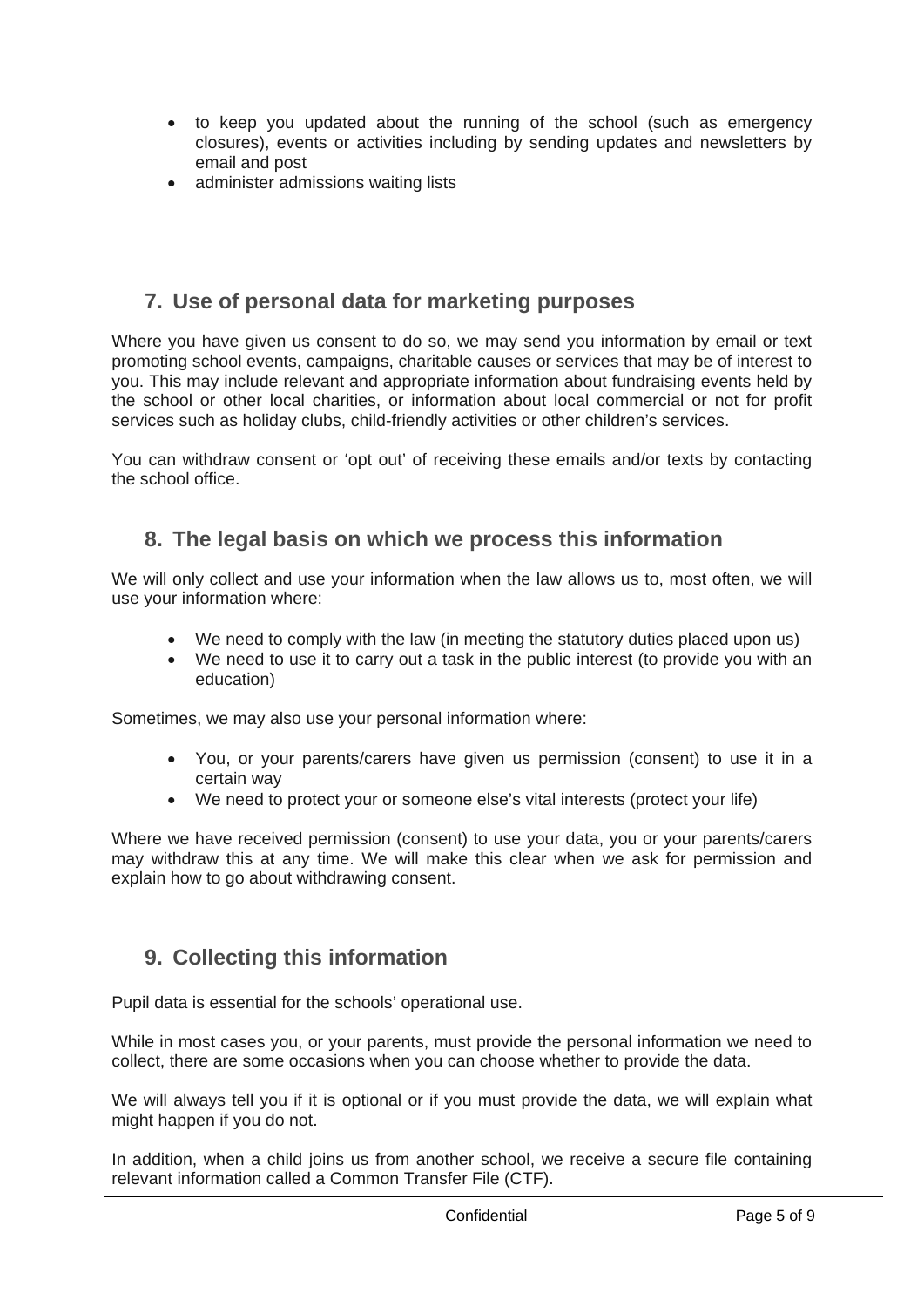We ask parents to keep pupil information up to date. You will receive invites to register from your school and reminders to update your information regularly throughout the school year.

## **10.Storing information**

We keep personal information about pupils and parents while they are attending our school. We may also keep it beyond their attendance at our school if this is necessary to comply with our legal obligations.

For information on how we keep your data safe, please read our Data Protection Policy and Data Retention Policy and Schedule on the school website.

## **11.Sharing pupil information**

We share data for the reasons listed above ("Why we collect and use this information"). **We will never sell your data.**

We do not share personal information about you with anyone outside the school without permission from you or your parents/carers unless the law and our policies allow us to do so. Where it is legally required, or necessary for another reason allowed under data protection law we may share personal information about you with:

- Our local authority to meet our legal obligations to share certain information with it, such as safeguarding concerns and exclusions
- The Department for Education
- A pupil's family and representatives
- Schools within the Bishop Chadwick Catholic Education Trust
- Educators and examining bodies
- Youth support / Careers guidance services (pupils aged 13+)
- Our regulator (Ofsted)
- Financial organisations
- Our auditors
- Survey and research organisations
- Health authorities such as the School Nurse and other medical professionals
- Health and social welfare organisations
- Security organisations
- Professional advisers and consultants
- Charities and voluntary organisations in support of pupils' needs
- Police forces, courts, tribunals
- Professional bodies
- Schools that the pupils attend after leaving us
- Our ICT support supplier
- School meal providers where relevant allergy information is vital (usually primary settings only)
- Suppliers and service providers and educational software providers in support of teaching and learning to enable them to provide the service we have contracted them for such as: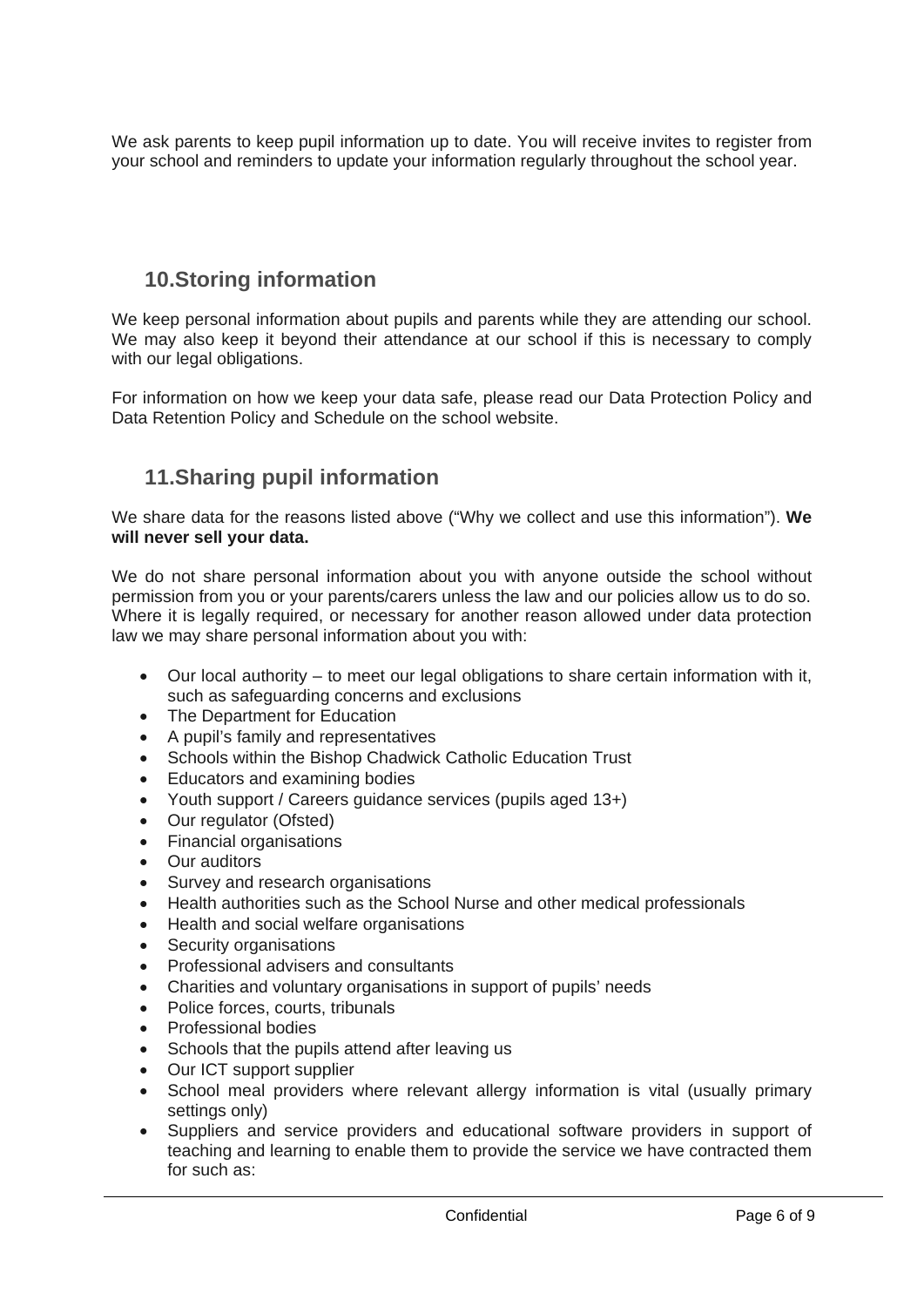- o SIMS Our school information management system
- o CPOMS safeguarding and behaviour management system
- o SMID Data Management and Insight system
- o Group call/School Comms/ Parent Pay our parent communication and payment systems
- o Educational and Assessment Software in support of teaching and pupil assessment – Microsoft Teams Education, My Maths, Hegarty Maths, Loom, Spelling Shed, Dr Frost Maths, Tapestry, Class DoJo, See Saw, Times Tables Rock
- o Egress to provide encrypted secure file transfer within Microsoft Outlook
- o Office 365 including Microsoft Outlook, Microsoft OneDrive, Microsoft Teams
- o Google Workspace including Google Drive, Google Classroom, Google **Meets**
- o H&S Accident Reporting
- o Parents Evening Booking Systems Microsoft Teams Attendance, Soft Cloud

This list is not exhaustive.

We may also share your information with:

- other partners, where we have your consent for example, music teachers
- other third-party partners, where we have your consent, providing services such as after school clubs

#### **12. National Pupil Database**

We are required to provide information about you to the Department for Education (a government department) as part of data collections such as the school census. Some of this information is then stored in the [National Pupil Database,](https://www.gov.uk/guidance/how-to-access-department-for-education-dfe-data-extracts) which is managed by the Department for Education and provides evidence on how schools are performing. This, in turn, supports research.

The database is held electronically so it can easily be turned into statistics. The information it holds is collected securely from schools, local authorities, exam boards and others. The Department for Education may share information from the database with other organisations which promote children's education or wellbeing in England. These organisations must agree to strict terms and conditions about how they will use your data.

You can find more information about this on the Department for Education's webpage on [how it collects and shares research data.](https://www.gov.uk/guidance/data-protection-how-we-collect-and-share-research-data)

You can also contact the [Department for Education](https://www.gov.uk/contact-dfe) if you have any questions about the database.

#### **13. Youth support services**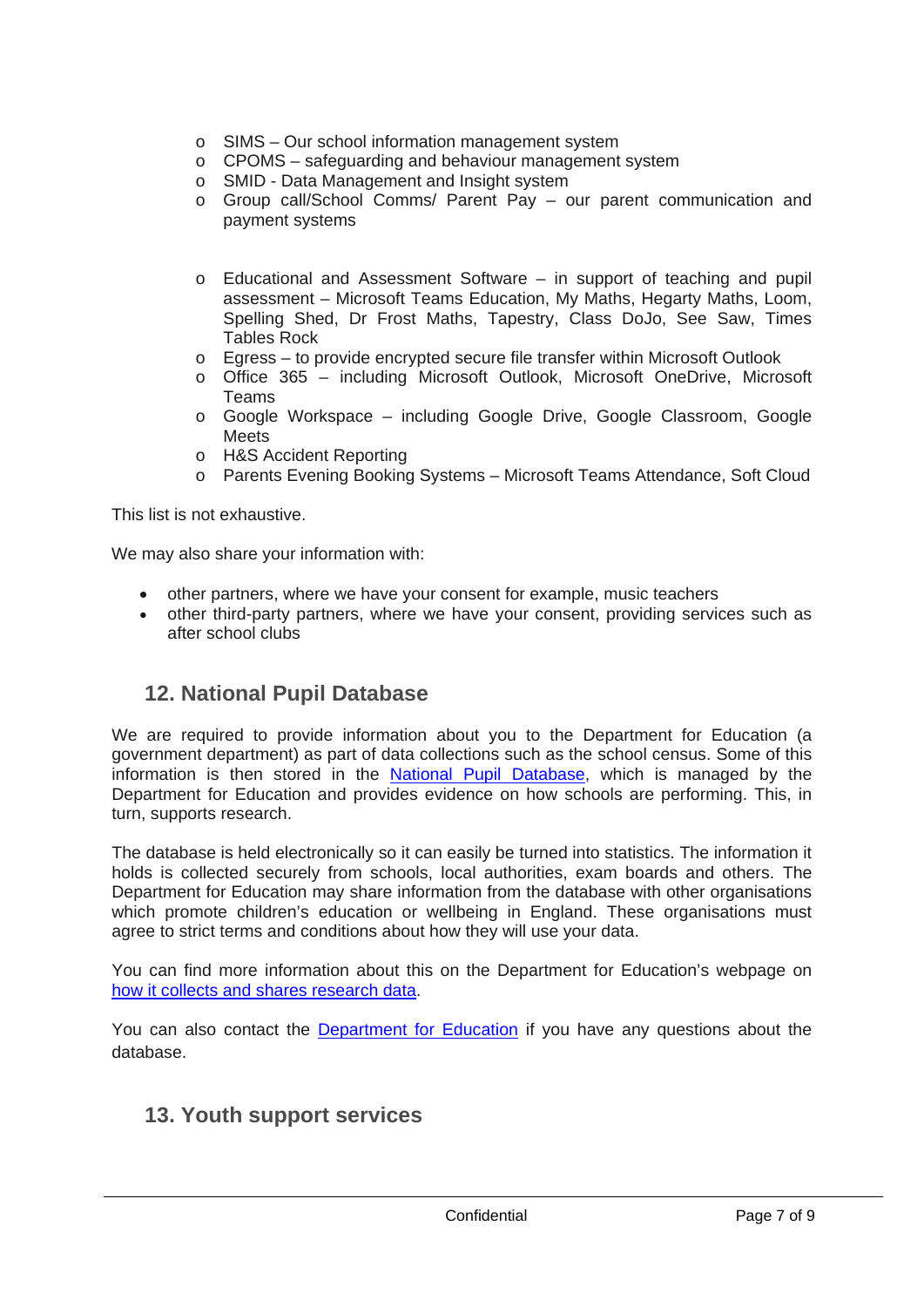Once you reach the age of 13, we are legally required to pass on certain information about you to the local authority or youth support services provider in your area, as it has legal responsibilities regarding the education or training of 13-19 year-olds.

This information enables it to provide youth support services, post-16 education and training services, and careers advisers.

## **14.Transferring data internationally**

When we share information or store it in our school systems, your data may be transferred outside of the UK. Where this is the case we will ensure organisational and technical measures are in place, including any necessary contracts, agreements or clauses necessary to protect your data and in compliance with UK Data Protection legislation.

## **15. Your rights over your information**

You have a number of rights over how your personal data is used and kept safe, including the right to:

- Ask to access your personal data, known as a Subject Access Request
- Say that you do not want it to be used if this would cause, or is causing, harm or distress
- Say that you do not want it used to make automated decisions about you (decisions made by a computer or machine, rather than by a person)
- Have it corrected, deleted or destroyed if it is wrong, or restrict our use of it
- You may also ask us to send your personal information to another organisation electronically in certain circumstances.

To exercise any of these rights, please contact us at St. John Bosco Catholic Primary, Bradford Avenue, Sunderland SR5 4JW, 0191 5368090, [stjohn.bosco.primary@schools.sunderland.gov.uk](mailto:stjohn.bosco.primary@schools.sunderland.gov.uk) 16. Contact us

Should you wish to exercise any of your rights or should you have any questions, concerns, or you would like more information about anything mentioned in this Privacy Notice, please contact our the school at St. John Bosco Catholic Primary, Bradford Avenue, Sunderland SR5 4JW, 0191 5368090, [stjohn.bosco.primary@schools.sunderland.gov.uk](mailto:stjohn.bosco.primary@schools.sunderland.gov.uk) Alternatively you can contact our Data Protection Officer Sarah Burns, via [BCCET\\_DPO@data2action.co.uk.](mailto:BCCET_DPO@data2action.co.uk)

## **17.Complaints**

We take any complaints about our collection and use of your personal information very seriously. If you think that our collection or use of personal information is unfair, misleading, or inappropriate, or have any other concern about our data processing, please raise this with the school direct or with our DPO in the first instance.

Alternatively, you can make a complaint to the Information Commissioner's Office:

Information Commissioner's Office,